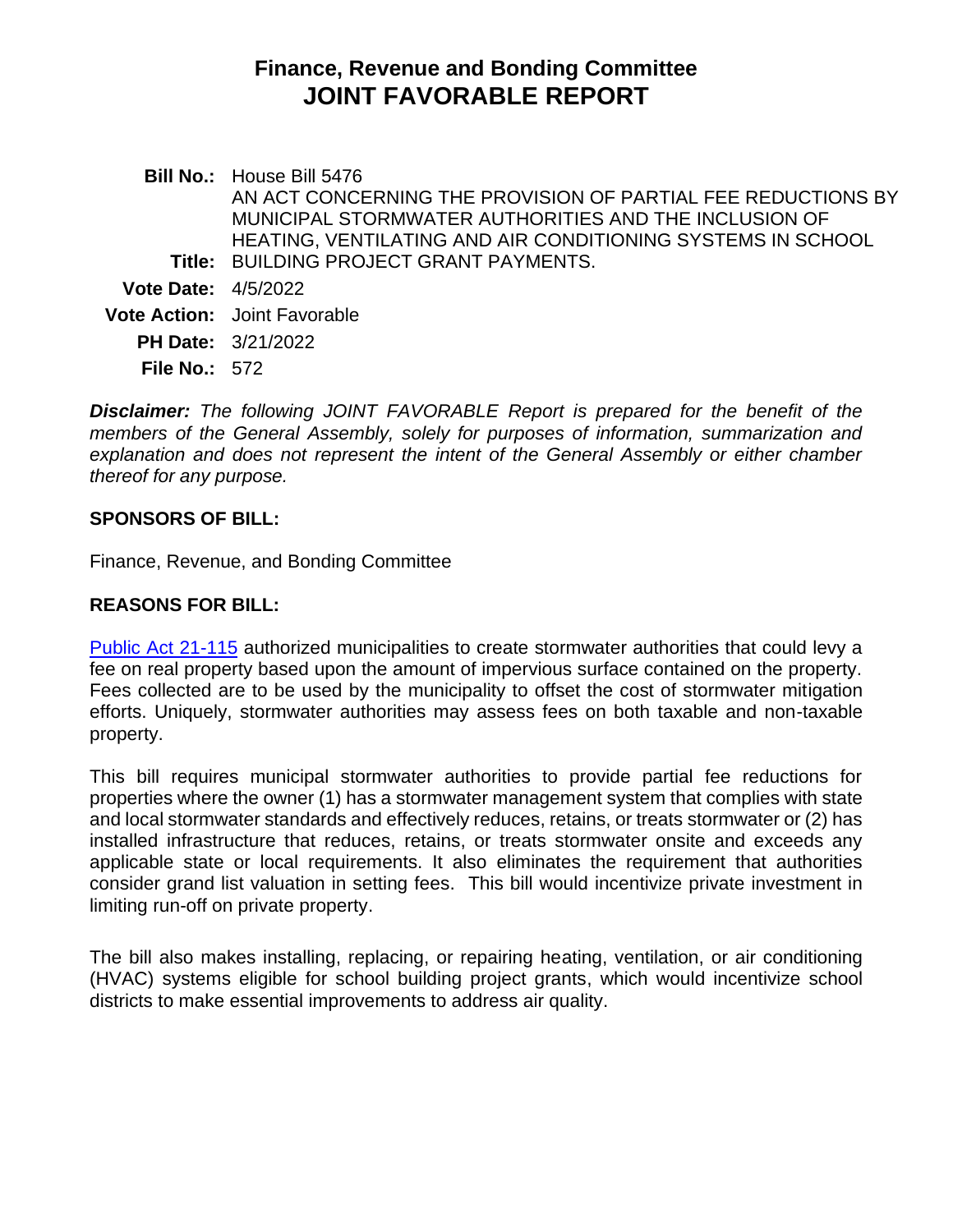# **RESPONSE FROM ADMINISTRATION/AGENCY:**

*[Katie Dykes, Commissioner, Connecticut Department of Energy and Environmental Protection](https://cga.ct.gov/2022/FINdata/Tmy/2022HB-05476-R000321-Dykes,%20Katie,%20Commissioner,%20Connecticut%20Department%20of%20Energy%20and%20Environmental%20Protection%20-%20Oppose-TMY.PDF) [\(DEEP\)](https://cga.ct.gov/2022/FINdata/Tmy/2022HB-05476-R000321-Dykes,%20Katie,%20Commissioner,%20Connecticut%20Department%20of%20Energy%20and%20Environmental%20Protection%20-%20Oppose-TMY.PDF)* testified in opposition to Section 1 stating it, "proposes amendments to Public Act 21- 115, An Act Concerning Climate Change Adaptation (House Bill 6441), which included expanding the then-limited stormwater authority pilot program to provide all municipalities in the state with the option to create a stormwater authority. It is premature to amend the stormwater authority statute. This new expanded program is less than a year old. No additional municipalities have implemented the authority or started the process, indicating the implementation of stormwater authorities in Connecticut is still in its nascent stages. Any changes to the statute would be best informed by further public participation, that is part of the requisite due process and deliberations in establishing local ordinances, in addition to the technical assistance and education efforts called for in Governor Lamont's Executive Order 21- 3. Section 10 of the order charges DEEP to "work in cooperation with its partners, including the University of Connecticut," to provide "assistance to municipalities with the creation, utilization, and operation of stormwater authorities."

*[Michelle Gilman, Commissioner, Connecticut Department of Administrative Services](https://cga.ct.gov/2022/FINdata/Tmy/2022HB-05476-R000321-Gilman,%20Michelle,%20Commissioner,%20Connecticut%20Department%20of%20Administrative%20Services%20-%20Support-TMY.PDF) (DAS)* submitted testimony in support of section 2 of this bill, and asked the committee to establish eligibility requirements for the program. For example, the eligibility parameters for these grants should include requirements that: (1) the new system increases the efficiency of any heating, ventilation or air conditioning system at the school; (2) the building itself cannot be beyond its useful life; and (3) prevents a school from receiving another grant to replace the new heating, ventilation or air conditioning system for a set amount of time. Finally, to facilitate the introduction of these projects into the non-priority list grant program, DAS would require increased bond funding going forward. DAS encourages the Finance, Revenue and Bonding Committee to work with the Education Committee regarding changes to section 10-283(b) of the general statutes.

# **NATURE AND SOURCES OF SUPPORT:**

The following people submitted testimony in support of the bill's efforts to reduce stormwater fees levied on non-profit higher education institutions:

*[Tracy Espy, President, Mitchell College](https://cga.ct.gov/2022/FINdata/Tmy/2022HB-05476-R000321-Espy,%20Tracy,%20President,%20Mitchell%20College%20-%20Support-TMY.PDF)*

*[David Frassinelli, Vice President for Facilities, Fairfield University](https://cga.ct.gov/2022/FINdata/Tmy/2022HB-05476-R000321-Frassinelli,%20David,%20Vice%20President%20for%20Facilities,%20Fairfield%20University%20-%20Support-TMY.PDF)*

*[Lucy Lucker, Vice President for Finance and Administration, University of Saint Joseph](https://cga.ct.gov/2022/FINdata/Tmy/2022HB-05476-R000321-Lucker,%20Lucy,%20Vice%20President%20for%20Finance%20and%20Administration,%20University%20of%20Saint%20Joseph%20-%20Support-TMY.PDF)*,

*[Laura Whitney, Vice President for Finance, University of Hartford](https://cga.ct.gov/2022/FINdata/Tmy/2022HB-05476-R000321-Whitney,%20Laura,%20Vice%20President%20for%20Finance,%20University%20of%20Hartford%20-%20Support-TMY.PDF)*

*[Phil McCabe, Senior Vice President for Finance, Sacred Heart University](https://cga.ct.gov/2022/FINdata/Tmy/2022HB-05476-R000321-McCabe,%20Phil,%20Senior%20Vice%20President%20for%20Finance,%20Sacred%20Heart%20University%20-%20Support-TMY.PDF)*

*[Jennifer Widess, President, Connecticut Conference of Independent Colleges](https://cga.ct.gov/2022/FINdata/Tmy/2022HB-05476-R000321-Widess,%20Jennifer,%20President,%20Connecticut%20Conference%20of%20Independent%20Colleges%20-%20Support-TMY.PDF)*

The following people testified in support of Section 2 of this bill, stating that it is a mechanism to improve the indoor air quality in schools.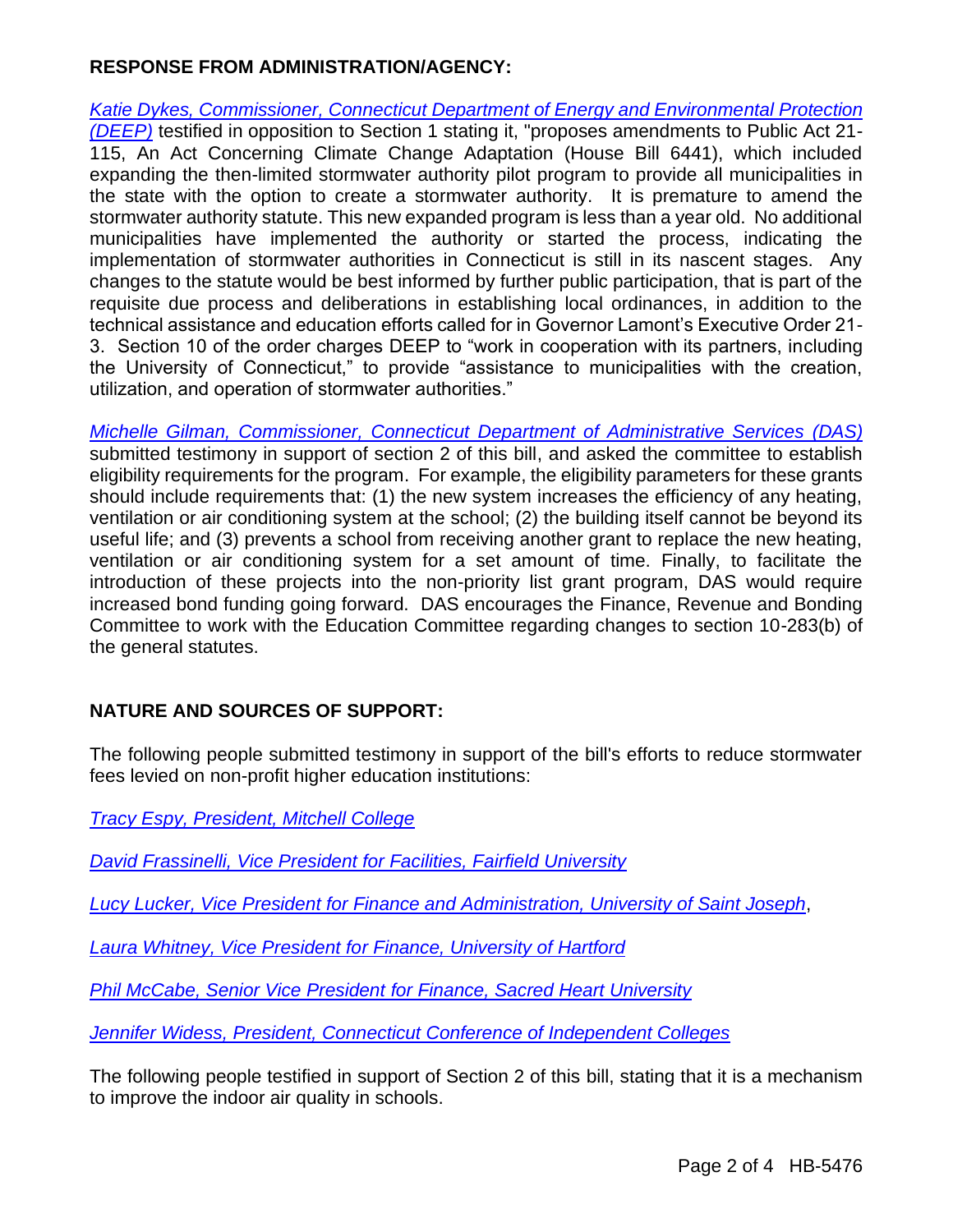*[John Butts, Executive Director, The Associated General Contractors of Connecticut, Inc.](https://cga.ct.gov/2022/FINdata/Tmy/2022HB-05476-R000321-Butts,%20John,%20Executive%20Director,%20The%20Associated%20General%20Contractors%20of%20Connecticut,%20Inc.%20-%20Support-TMY.PDF)*

*[Gina Calabro, Executive Director and Chief Operating Officer, American Institute of Architects,](https://cga.ct.gov/2022/FINdata/Tmy/2022HB-05476-R000321-Calabro,%20Gina,%20Executive%20Director%20and%20Chief%20Operating%20Officer,%20American%20Institute%20of%20Architects,%20Connecticut%20Chapter%20-%20Support-TMY.PDF)  [Connecticut Chapter](https://cga.ct.gov/2022/FINdata/Tmy/2022HB-05476-R000321-Calabro,%20Gina,%20Executive%20Director%20and%20Chief%20Operating%20Officer,%20American%20Institute%20of%20Architects,%20Connecticut%20Chapter%20-%20Support-TMY.PDF)*

*[Elizabeth Gara, Executive Director, Connecticut Council of Small Towns](https://cga.ct.gov/2022/FINdata/Tmy/2022HB-05476-R000321-Gara,%20Elizabeth,%20Executive%20Director,%20Connecticut%20Council%20of%20Small%20Towns%20-%20Support-TMY.PDF)*

*[Kimberly Glassman, Director, Foundation for Fair Contracting of Connecticut, Inc](https://cga.ct.gov/2022/FINdata/Tmy/2022HB-05476-R000321-Glassman,%20Kimberly,%20Director,%20Foundation%20for%20Fair%20Contracting%20of%20Connecticut,%20Inc.%20-%20Support-TMY.PDF)*

*[Paul Hoar, President, Aerus Electrolux](https://cga.ct.gov/2022/FINdata/Tmy/2022HB-05476-R000321-Hoar,%20Paul,%20President,%20Aerus%20Electrolux%20-%20Support-TMY.PDF)*

*[Louis Rosado Burch, Legislative Coordinator, Connecticut Education Association,](https://cga.ct.gov/2022/FINdata/Tmy/2022HB-05476-R000321-Rosado%20Burch,%20Louis,%20Legislative%20Coordinator,%20Connecticut%20Education%20Association,%20Representative,%20Coalition%20for%20Healthy%20Air%20in%20Schools%20-%20Support-TMY.PDF)  [Representative, Coalition for Healthy Air in Schools](https://cga.ct.gov/2022/FINdata/Tmy/2022HB-05476-R000321-Rosado%20Burch,%20Louis,%20Legislative%20Coordinator,%20Connecticut%20Education%20Association,%20Representative,%20Coalition%20for%20Healthy%20Air%20in%20Schools%20-%20Support-TMY.PDF)*

*[Michael Thompson, Executive Director, Associated Sheet Metal and](https://cga.ct.gov/2022/FINdata/Tmy/2022HB-05476-R000321-Thompson,%20Michael,%20Executive%20Director,%20Associated%20Sheet%20Metal%20and%20Roofing%20Contractors%20of%20Connecticut%20-%20Support-TMY.PDF) Roofing Contractors of [Connecticut](https://cga.ct.gov/2022/FINdata/Tmy/2022HB-05476-R000321-Thompson,%20Michael,%20Executive%20Director,%20Associated%20Sheet%20Metal%20and%20Roofing%20Contractors%20of%20Connecticut%20-%20Support-TMY.PDF)*

*[Kristen Brainerd Abrahamson, Executive Vice President,](https://cga.ct.gov/2022/FINdata/Tmy/2022HB-05476-R000321-Brainerd%20Abrahamson,%20Kristen,%20Executive%20Vice%20President,%20Mechanical%20Contractors%20Association%20of%20Connecticut%20-%20Support-TMY.PDF) Mechanical Contractors Association [of Connecticut \(MCAC\)](https://cga.ct.gov/2022/FINdata/Tmy/2022HB-05476-R000321-Brainerd%20Abrahamson,%20Kristen,%20Executive%20Vice%20President,%20Mechanical%20Contractors%20Association%20of%20Connecticut%20-%20Support-TMY.PDF)* testified in support of section 2 of this bill. MCAC stated that by allowing municipalities to receive state reimbursement for HVAC improvements under the school construction program, local boards of education will be more likely to make necessary and essential improvements to address air quality (IAQ). Additionally, she testified that the grants would assist smaller municipalities that struggle with budget reductions or securing other resources.

*Rick Branson, Executive Director, [Connecticut Association of Independent Schools](https://cga.ct.gov/2022/FINdata/Tmy/2022HB-05476-R000321-Branson,%20Rick,%20Executive%20Director,%20Connecticut%20Association%20of%20Independent%20Schools%20-%20Support-TMY.PDF)* testified in support of this bill stating that it seeks to ensure stormwater authorities to have a thorough process in place for awarding credit in the form of a fee reduction for investments that property owners made to reduce or eliminate stormwater runoff.

*[Randy Collins, Advocacy Manager, Connecticut Conference of Municipalities \(CCM\)](https://cga.ct.gov/2022/FINdata/Tmy/2022HB-05476-R000321-Collins,%20Randy,%20Advocacy%20Manager,%20Connecticut%20Conference%20of%20Municipalities%20-%20Support-TMY.PDF)* testified in support of both sections of the bill. However, CCM requested amendments that provided additional clarity on stormwater fee reduction.

### **NATURE AND SOURCES OF OPPOSITION:**

The following people testified that levying a stormwater fee on a nonprofit is akin to a tax and asked for an amendment exempting nonprofits from these fees.

*[Gian-Carl Casa, President and CEO, The Connecticut Nonprofit Alliance](https://cga.ct.gov/2022/FINdata/Tmy/2022HB-05476-R000321-Collins,%20Randy,%20Advocacy%20Manager,%20Connecticut%20Conference%20of%20Municipalities%20-%20Support-TMY.PDF)*

*[Stan Soby, Vice President, Public Policy and External Affairs, Oak Hill](https://cga.ct.gov/2022/FINdata/Tmy/2022HB-05476-R000321-Soby,%20Stan,%20Vice%20President,%20Public%20Policy%20and%20External%20Affairs,%20Oak%20Hill%20-%20Support-TMY.PDF)*

*[Gary Steck, Chief Executive Officer, Wellmore Behavioral Health](https://cga.ct.gov/2022/FINdata/Tmy/2022HB-05476-R000321-Steck,%20Gary,%20Chief%20Executive%20Officer,%20Wellmore%20Behavioral%20Health%20-%20Support-TMY.PDF)*

*[John Cattelan, Connecticut Alliance of YMCA's](https://cga.ct.gov/2022/FINdata/Tmy/2022HB-05476-R000321-Cattelan,%20John,%20Connecticut%20Alliance%20of%20YMCA%27s%20-%20Support-TMY.PDF)*

*[Christopher Healy, Executive Director, Connecticut Catholic Public Affairs Conference](https://cga.ct.gov/2022/FINdata/Tmy/2022HB-05476-R000321-Healy,%20Christopher,%20Executive%20Director,%20Connecticut%20Catholic%20Public%20Affairs%20Conference%20-%20Oppose-TMY.PDF)*